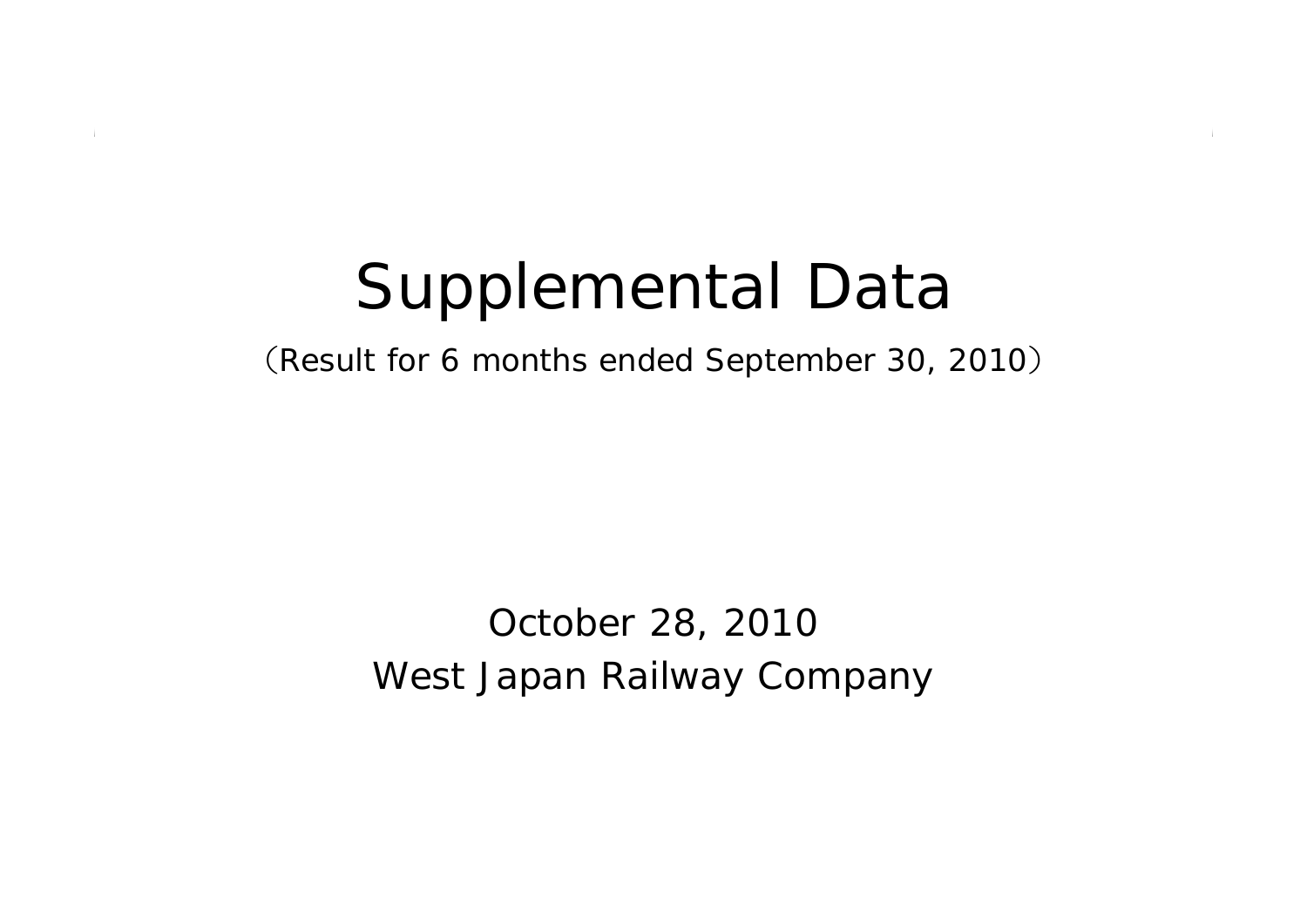## Financial Highlights

|                                |                    |                    |            |         |                 |                                     |                                    |                          |         | ¥ Billions                   |
|--------------------------------|--------------------|--------------------|------------|---------|-----------------|-------------------------------------|------------------------------------|--------------------------|---------|------------------------------|
|                                | 6 months ended     | 6 months ended     |            | YOY     | Year ended      | Forecast as of<br>July 28, 2010 for | Forecast as of<br>Oct 28, 2010 for |                          | YOY     | <b>Difference</b><br>between |
|                                | Sep 30, 2009       | Sep 30, 2010       | Increase/  |         | March 31, 2010  | year ending                         | year ending                        | Increase/                |         | the                          |
|                                | $4/1 \approx 9/30$ | $4/1 \approx 9/30$ | (Decrease) | %       | $4/1 \sim 3/31$ | March 31, 2011                      | March 31, 2011                     | (Decrease)               | %       | forecasts                    |
|                                | А                  | B                  | $B-A$      | $1-B/A$ | $\mathsf{C}$    | D                                   | E                                  | $E-C$                    | $1-E/C$ | $E-D$                        |
| [Consolidated]                 |                    |                    |            |         |                 |                                     |                                    |                          |         |                              |
| <b>Operating Revenues</b>      | 591.0              | 595.6              | 4.5        | 0.8     | 1190.1          | 1193.0                              | 1,204.5                            | 14.3                     | 1.2     | 11.5                         |
| Operating Income               | 43.8               | 64.6               | 20.8       | 47.4    | 76.5            | 78.0                                | 89.5                               | 12.9                     | 16.9    | 11.5                         |
| <b>Recurring Profit</b>        | 27.5               | 49.6               | 22.0       | 80.1    | 48.1            | 49.0                                | 60.5                               | 12.3                     | 25.8    | 11.5                         |
| Net Income                     | 17.1               | 28.7               | 11.6       | 67.9    | 24.8            | 28.0                                | 34.5                               | 9.6                      | 38.8    | 6.5                          |
| [Non-Consolidated]             |                    |                    |            |         |                 |                                     |                                    |                          |         |                              |
| <b>Operating Revenues</b>      | 410.5              | 414.3              | 3.7        | 0.9     | 816.7           | 818.0                               | 827.0                              | 10.2                     | 1.3     | 9.0                          |
| <b>Transportation Revenues</b> | 362.6              | 365.0              | 2.4        | 0.7     | 720.0           | 717.0                               | 726.0                              | 5.9                      | 0.8     | 9.0                          |
| <b>Operating Expenses</b>      | 371.9              | 357.3              | (14.6)     | (3.9)   | 758.2           | 755.0                               | 753.0                              | (5.2)                    | (0.7)   | (2.0)                        |
| Personnel costs                | 134.2              | 116.6              | (17.6)     | (13.1)  | 265.2           | 234.0                               | 234.0                              | (31.2)                   | (11.8)  |                              |
| Non personnel costs            | 149.6              | 148.5              | (1.0)      | (0.7)   | 318.6           | 335.5                               | 334.0                              | 15.3                     | 4.8     | (1.5)                        |
| Energy costs                   | 17.1               | 16.9               | (0.1)      | (0.8)   | 33.5            | 35.5                                | 34.0                               | 0.4                      | 1.2     | (1.5)                        |
| Maintenance costs              | 56.8               | 55.4               | (1.4)      | (2.5)   | 128.1           | 138.0                               | 138.0                              | 9.8                      | 7.7     |                              |
| Miscellaneous costs            | 75.6               | 76.1               | 0.4        | 0.6     | 156.9           | 162.0                               | 162.0                              | 5.0                      | 3.2     | $\equiv$                     |
| Depreciation                   | 57.2               | 61.2               | 4.0        | 7.0     | 119.9           | 130.5                               | 130.0                              | 10.0                     | 8.4     | (0.5)                        |
| Operating Income               | 38.5               | 57.0               | 18.4       | 47.7    | 58.5            | 63.0                                | 74.0                               | 15.4                     | 26.5    | 11.0                         |
| <b>Recurring Profit</b>        | 22.2               | 41.8               | 19.5       | 87.9    | 29.8            | 35.0                                | 46.0                               | 16.1                     | 54.4    | 11.0                         |
| Net Income                     | 14.6               | 24.6               | 9.9        | 68.2    | 20.5            | 21.0                                | 27.5                               | 6.9                      | 33.6    | $6.5$                        |
| [Other Data]                   |                    |                    |            |         |                 |                                     |                                    |                          |         |                              |
| ROA (%, Consolidated)          | 1.8                | 2.5                | ÷          | —       | 3.1             | 3.0                                 | 3.5                                | $\overline{\phantom{0}}$ |         |                              |
| ROE (%, Consolidated)          | 2.6                | 4.2                |            |         | 3.7             | 4.1                                 | 5.1                                |                          |         |                              |
| EBITDA (Consolidated)          | 111.8              | 136.6              | 24.7       | 22.1    | 218.4           | 231.0                               | 242.5                              | 24.0                     | 11.0    | 11.5                         |
| Dividends per share (¥)        | 3,500              | 4,000              |            |         | 7,000           | 7,000                               | 8,000                              |                          |         | 1,000                        |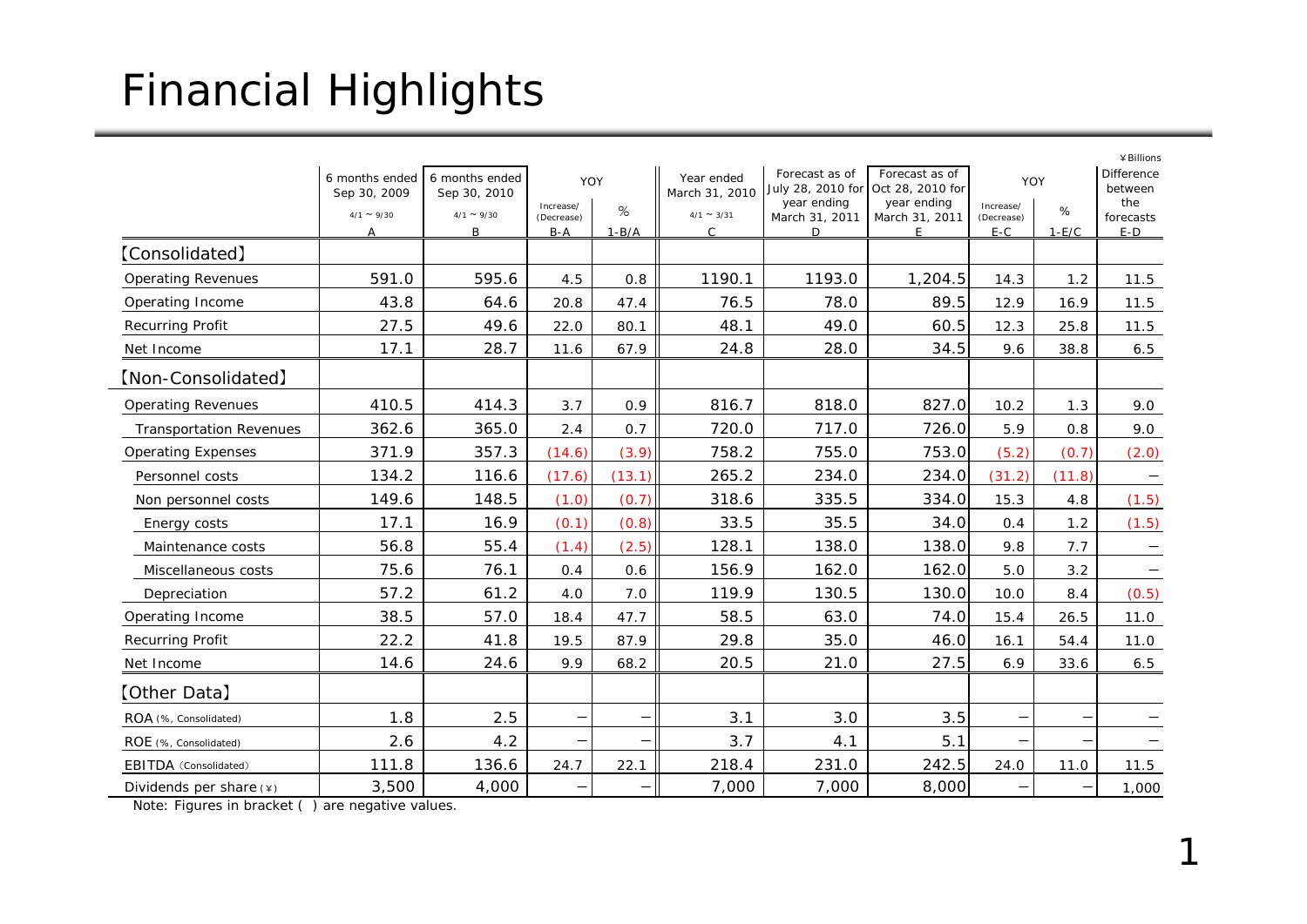### Consolidated Financial Results and Forecasts

|                                        |                                |                                |                         |                          |                                                                                      |                               |                               |                                 |                          | ¥ Billions                       |
|----------------------------------------|--------------------------------|--------------------------------|-------------------------|--------------------------|--------------------------------------------------------------------------------------|-------------------------------|-------------------------------|---------------------------------|--------------------------|----------------------------------|
|                                        | 6 months ended<br>Sep 30, 2009 | 6 months ended<br>Sep 30, 2010 | YOY                     |                          | Forecast as of<br>Year ended<br>July 28, 2010 for Oct 28, 2010 for<br>March 31, 2010 |                               | Forecast as of                | YOY                             |                          | <b>Difference</b><br>between the |
|                                        | $4/1 \sim 9/30$                | $4/1 \sim 9/30$                | Increase/<br>(Decrease) | $\%$                     | $4/1 \sim 3/31$                                                                      | year ending<br>March 31, 2011 | year ending<br>March 31, 2011 | Increase/<br>(Decrease)         | %                        | forecasts                        |
|                                        | Α                              | B                              | $B-A$                   | $1 - B/A$                | C                                                                                    | D                             | F.                            | $E-C$                           | $1-E/C$                  | $E-D$                            |
| <b>Operating Revenues</b>              | 591.0                          | 595.6                          | 4.5                     | 0.8                      | 1,190.1                                                                              | 1,193.0                       | 1,204.5                       | 14.3                            | 1.2                      | 11.5                             |
| <b>Operating Expenses</b>              | 547.1                          | 530.9                          | (16.2)                  | (3.0)                    | 1,113.6                                                                              | 1,115.0                       | 1,115.0                       | 1.3                             | 0.1                      |                                  |
| Operating Income                       | 43.8                           | 64.6                           | 20.8                    | 47.4                     | 76.5                                                                                 | 78.0                          | 89.5                          | 12.9                            | 16.9                     | 11.5                             |
| Non-operating revenues and<br>expenses | (16.3)                         | (15.0)                         | 1.2                     | (7.9)                    | (28.4)                                                                               | (29.0)                        | (29.0)                        | (0.5)                           | 2.0                      |                                  |
| Non-operating revenues                 | 1.6                            | 2.9                            | 1.2                     |                          | 7.6                                                                                  | 7.8                           | 7.8                           | 0.1                             |                          |                                  |
| Non-operating expenses                 | 18.0                           | 17.9                           | (0.0)                   | —                        | 36.0                                                                                 | 36.8                          | 36.8                          | 0.7                             |                          |                                  |
| Recurring Profit                       | 27.5                           | 49.6                           | 22.0                    | 80.1                     | 48.1                                                                                 | 49.0                          | 60.5                          | 12.3                            | 25.8                     | 11.5                             |
| Extraordinary profit and loss,<br>net  | 0.5                            | 0.0                            | (0.4)                   | $\overline{\phantom{m}}$ | (4.4)                                                                                | (3.5)                         | (3.5)                         | 0.9                             | $\overline{\phantom{0}}$ |                                  |
| Extraordinary profit                   | 11.8                           | 10.1                           | (1.6)                   |                          | 54.4                                                                                 | $\qquad \qquad$               |                               | $\qquad \qquad$                 | —                        |                                  |
| <b>Extraordinary loss</b>              | 11.3                           | 10.1                           | (1.1)                   | —                        | 58.8                                                                                 | -                             |                               | $\hspace{0.1mm}-\hspace{0.1mm}$ | $\overline{\phantom{m}}$ |                                  |
| Net Income                             | 17.1                           | 28.7                           | 11.6                    | 67.9                     | 24.8                                                                                 | 28.0                          | 34.5                          | 9.6                             | 38.8                     | 6.5                              |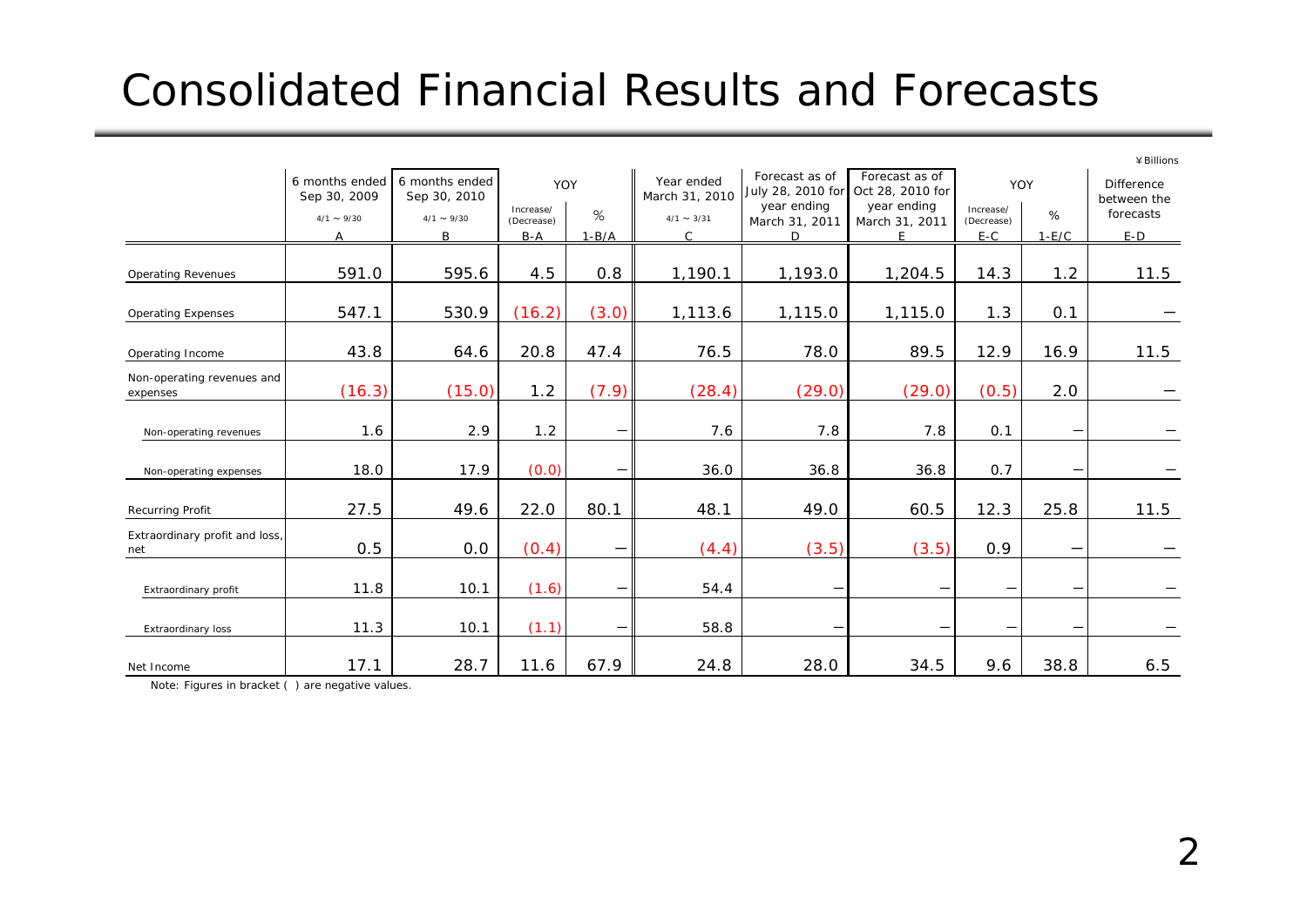#### Consolidated Financial Results and Forecasts (Segment Information)

|                                          |                 |                                               |                     |         |                              |                                     |                                    |                          |         | ¥ Billions                   |
|------------------------------------------|-----------------|-----------------------------------------------|---------------------|---------|------------------------------|-------------------------------------|------------------------------------|--------------------------|---------|------------------------------|
|                                          | Sep 30, 2009    | 6 months ended 6 months ended<br>Sep 30, 2010 | <b>YOY</b>          |         | Year ended<br>March 31, 2010 | Forecast as of<br>July 28, 2010     | Forecast as of<br>Oct 28, 2010 for | YOY                      |         | <b>Difference</b><br>between |
|                                          | $4/1 \sim 9/30$ | $4/1 \sim 9/30$                               | Increase/           | $\%$    | $4/1 \sim 3/31$              | for year ending                     | year ending                        | Increase/                | %       | the                          |
|                                          | А               | B                                             | (Decrease)<br>$B-A$ | $1-B/A$ | $\mathcal{C}$                | March 31, 2011 March 31, 2011<br>D. | Е                                  | (Decrease)<br>$E-C$      | $1-E/C$ | forecasts<br>$E-D$           |
| Operating Revenues* <sup>1</sup>         | 591.0           | 595.6                                         | 4.5                 | 0.8     | 1190.1                       | 1193.0                              | 1204.5                             | 14.3                     | 1.2     | 11.5                         |
| Transportation                           | 400.8           | 403.3                                         | 2.5                 | 0.6     | 797.4                        | 796.4                               | 805.4                              | 7.9                      | 1.0     | 9.0                          |
| Sales of goods and food services         | 100.6           | 99.7                                          | (0.9)               | (0.9)   | 201.9                        | 198.1                               | 199.2                              | (2.7)                    | (1.4)   | 1.1                          |
| Sales of goods and food services         | 67.2            | 67.0                                          | (0.2)               | (0.4)   | 131.7                        | 130.3                               | 130.3                              | (1.4)                    | (1.1)   | 0.0                          |
| JR Kyoto Isetan Department Store         | 30.4            | 30.1                                          | (0.2)               | (0.8)   | 63.9                         | 62.5                                | 63.5                               | (0.4)                    | (0.6)   | 1.0                          |
| Real estate                              | 36.5            | 35.9                                          | (0.5)               | (1.6)   | 70.9                         | 73.6                                | 74.2                               | 3.2                      | 4.6     | 0.6                          |
| Shopping center                          | 23.2            | 23.7                                          | 0.5                 | 2.2     | 46.7                         | 46.8                                | 46.8                               | 0.0                      | 0.1     | $\overline{\phantom{m}}$     |
|                                          | 12.6            | 11.3                                          | (1.2)               | (9.6)   | 22.7                         | 25.2                                | 25.9                               | 3.1                      | 14.1    | 0.7                          |
| Real estate lease and sale* <sup>3</sup> | [2.5]           | [0.6]                                         |                     |         | [2.5]                        | [4.3]                               | [4.3]                              |                          |         |                              |
| Other businesses                         | 53.0            | 56.6                                          | 3.6                 | 6.8     | 119.6                        | 124.9                               | 125.7                              | 6.0                      | 5.0     | 0.8                          |
| Hotel                                    | 15.8            | 15.8                                          | (0.0)               | 0.0     | 33.0                         | 33.4                                | 32.9                               | (0.0)                    | (0.1)   | (0.4)                        |
| Nippon Travel Agency                     | 16.9            | 17.4                                          | 0.4                 | 2.5     | 38.2                         | 39.4                                | 38.5                               | 0.2                      | 0.7     | (0.8)                        |
| Operating Income* <sup>2</sup>           | 43.8            | 64.6                                          | 20.8                | 47.4    | 76.5                         | 78.0                                | 89.5                               | 12.9                     | 16.9    | 11.5                         |
| Transportation                           | 31.8            | 49.8                                          | 18.0                | 56.5    | 45.2                         | 48.9                                | 59.8                               | 14.5                     | 32.3    | 10.9                         |
| Sales of goods and food services         | 1.4             | 2.0                                           | 0.5                 | 36.9    | 3.1                          | 2.1                                 | 2.4                                | (0.7)                    | (24.4)  | 0.3                          |
| Sales of goods and food services         | 1.1             | 1.7                                           | 0.6                 | 61.2    | 2.0                          |                                     |                                    |                          |         |                              |
| JR Kyoto Isetan Department Store         | 0.2             | 0.0                                           | (0.1)               | (61.4)  | 0.8                          |                                     |                                    | $\overline{\phantom{0}}$ |         | $\overline{\phantom{m}}$     |
| Real estate                              | 11.7            | 11.4                                          | (0.2)               | (1.9)   | 22.5                         | 21.0                                | 21.0                               | (1.5)                    | (6.7)   |                              |
| Shopping center                          | 3.4             | 3.7                                           | 0.2                 | 7.7     | 6.9                          |                                     |                                    |                          |         |                              |
| Real estate lease and sale               | 2.3             | 1.4                                           | (0.9)               | (40.5)  | 3.6                          |                                     |                                    |                          |         | $\overline{\phantom{0}}$     |
| Other businesses                         | (1.4)           | 0.8                                           | 2.3                 | -       | 6.7                          | 7.0                                 | 7.8                                | 1.0                      | 15.9    | 0.8                          |
| Hotel                                    | 0.4             | 0.6                                           | 0.1                 | 21.4    | 1.5                          |                                     |                                    |                          |         |                              |
| Nippon Travel Agency                     | (3.2)           | (1.2)                                         | 1.9                 | -       | (1.6)                        |                                     |                                    |                          |         |                              |

Note: Figures in bracket ( ) are negative values.

 $*$ <sup>1</sup> Operating revenues are the revenues from third parties ( = customers).

The breakdowns of operating revenues by each segment are the sums of revenues of major subsidiaries.

\*<sup>2</sup> The breakdowns of operating income by each segment are the sums of incomes of major subsidiaries before eliminating internal transactions.

\*3 Figures in bracket 【 】 are the sales of condominiums. (Included in Real estate lease and sale)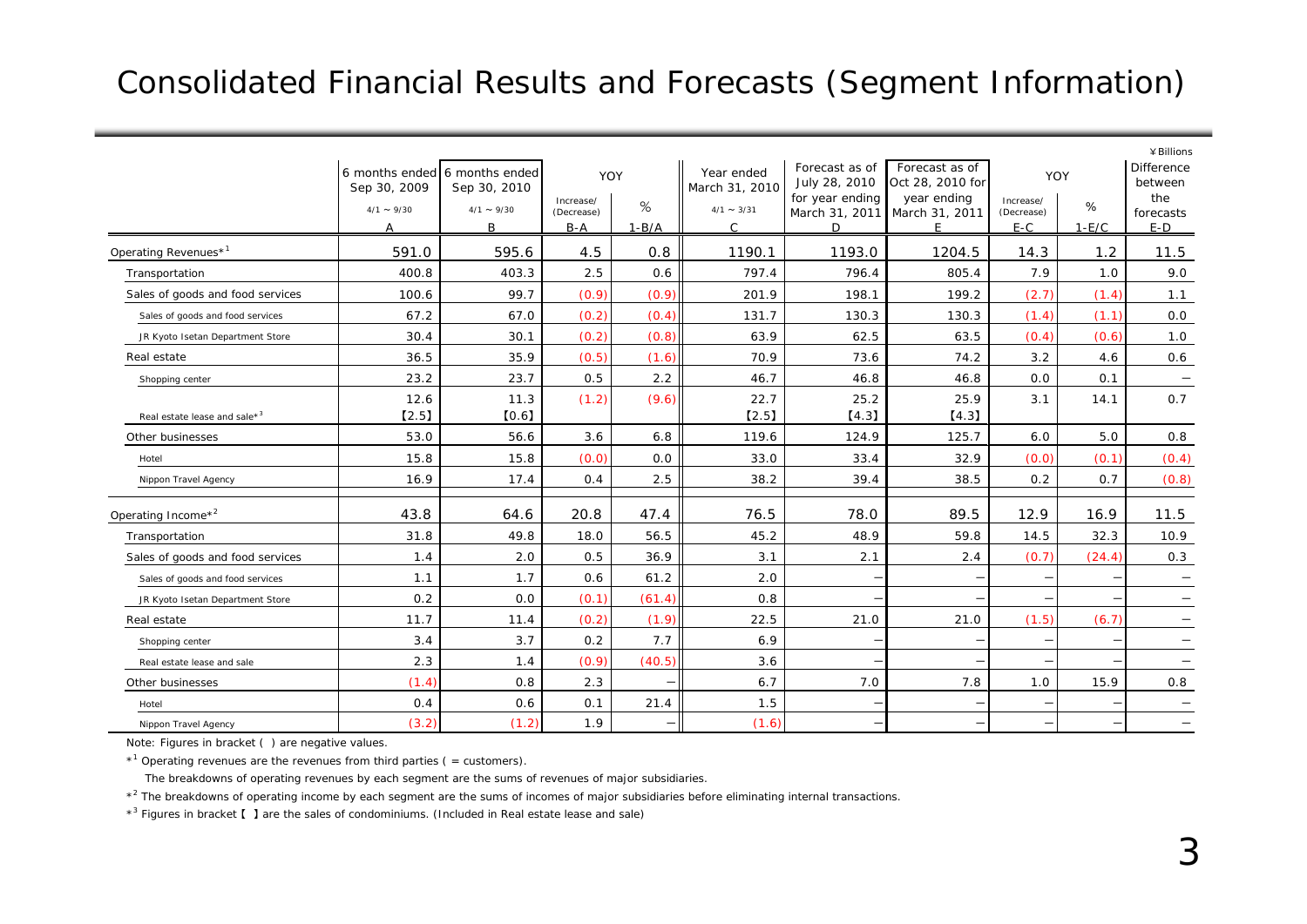#### Non-Consolidated Financial Results and Forecasts

|                                        |                    |                                               |                         |         |                              |                                     |                                    |                         |         | ¥Billions             |
|----------------------------------------|--------------------|-----------------------------------------------|-------------------------|---------|------------------------------|-------------------------------------|------------------------------------|-------------------------|---------|-----------------------|
|                                        | Sep 30, 2009       | 6 months ended 6 months ended<br>Sep 30, 2010 | YOY                     |         | Year ended<br>March 31, 2010 | Forecast as of<br>July 28, 2010 for | Forecast as of<br>Oct 28, 2010 for | YOY                     |         | Difference<br>between |
|                                        | $4/1 \approx 9/30$ | $4/1 \approx 9/30$                            | Increase/<br>(Decrease) | %       | $4/1 \sim 3/31$              | year ending<br>March 31, 2011       | year ending<br>March 31, 2011      | Increase/<br>(Decrease) | %       | the<br>forecasts      |
|                                        | A                  | B                                             | $B-A$                   | $1-B/A$ | $\mathsf{C}$                 | D                                   | E                                  | $E-C$                   | $1-E/C$ | $E-D$                 |
| <b>Operating Revenues</b>              | 410.5              | 414.3                                         | 3.7                     | 0.9     | 816.7                        | 818.0                               | 827.0                              | 10.2                    | 1.3     | 9.0                   |
| Transportation revenues                | 362.6              | 365.0                                         | 2.4                     | 0.7     | 720.0                        | 717.0                               | 726.0                              | 5.9                     | 0.8     | 9.0                   |
| Other                                  | 47.9               | 49.2                                          | 1.2                     | 2.7     | 96.7                         | 101.0                               | 101.0                              | 4.2                     | 4.4     | 0.0                   |
| <b>Operating Expenses</b>              | 371.9              | 357.3                                         | (14.6)                  | (3.9)   | 758.2                        | 755.0                               | 753.0                              | (5.2)                   | (0.7)   | (2.0)                 |
| Personnel costs                        | 134.2              | 116.6                                         | (17.6)                  | (13.1)  | 265.2                        | 234.0                               | 234.0                              | (31.2)                  | (11.8)  | 0.0                   |
| Non personnel costs                    | 149.6              | 148.5                                         | (1.0)                   | (0.7)   | 318.6                        | 335.5                               | 334.0                              | 15.3                    | 4.8     | (1.5)                 |
| Energy costs                           | 17.1               | 16.9                                          | (0.1)                   | (0.8)   | 33.5                         | 35.5                                | 34.0                               | 0.4                     | 1.2     | (1.5)                 |
| Maintenance costs                      | 56.8               | 55.4                                          | (1.4)                   | (2.5)   | 128.1                        | 138.0                               | 138.0                              | 9.8                     | 7.7     | 0.0                   |
| Miscellaneous costs                    | 75.6               | 76.1                                          | 0.4                     | 0.6     | 156.9                        | 162.0                               | 162.0                              | 5.0                     | 3.2     | $0.0\,$               |
| Rental payments, etc.                  | 12.6               | 12.6                                          | (0.0)                   | (0.1)   | 25.0                         | 25.0                                | 25.0                               | (0.0)                   | (0.4)   | 0.0                   |
| Taxes                                  | 18.2               | 18.2                                          | 0.0                     | 0.0     | 29.3                         | 30.0                                | 30.0                               | 0.6                     | 2.2     | 0.0                   |
| Depreciation                           | 57.2               | 61.2                                          | 4.0                     | 7.0     | 119.9                        | 130.5                               | 130.0                              | 10.0                    | 8.4     | (0.5)                 |
| Operating Income                       | 38.5               | 57.0                                          | 18.4                    | 47.7    | 58.5                         | 63.0                                | 74.0                               | 15.4                    | 26.5    | 11.0                  |
| Non-operating revenues and<br>expenses | (16.3)             | (15.1)                                        | 1.1                     | (7.0)   | (28.7)                       | (28.0)                              | (28.0)                             | 0.7                     | (2.4)   |                       |
| Non-operating revenues                 | 1.1                | 1.8                                           | 0.6                     |         | 6.0                          | 6.4                                 | 6.4                                | 0.3                     |         |                       |
| Non-operating expenses                 | 17.5               | 17.0                                          | (0.4)                   |         | 34.7                         | 34.4                                | 34.4                               | (0.3)                   |         |                       |
| <b>Recurring Profit</b>                | 22.2               | 41.8                                          | 19.5                    | 87.9    | 29.8                         | 35.0                                | 46.0                               | 16.1                    | 54.4    | 11.0                  |
| Extraordinary profit and loss, net     | 2.1                | (0.0)                                         | (2.1)                   | —       | 4.4                          |                                     |                                    | —                       |         |                       |
| Extraordinary profit                   | 11.3               | 9.3                                           | (1.9)                   | $-\,$   | 52.8                         | $\overline{\phantom{m}}$            |                                    |                         |         | $\qquad \qquad -$     |
| <b>Extraordinary loss</b>              | 9.1                | 9.3                                           | 0.2                     |         | 48.3                         |                                     |                                    |                         |         |                       |
| Net Income                             | 14.6               | 24.6                                          | 9.9                     | 68.2    | 20.5                         | 21.0                                | 27.5                               | 6.9                     | 33.6    | 6.5                   |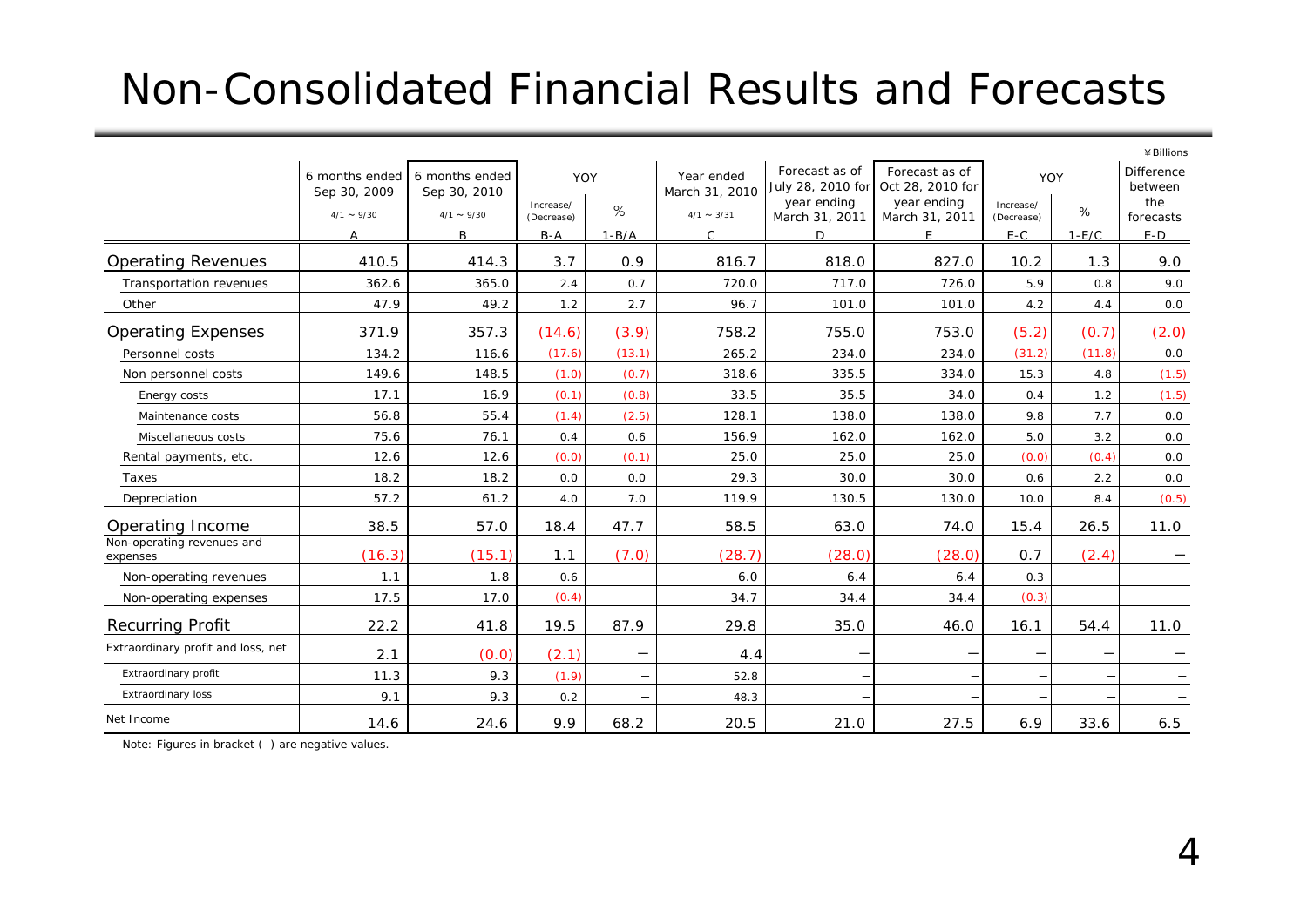### Transportation Revenues Results and Forecasts

¥Billions

|                                | Fiscal Year ending March 31, 2011                  |                    |                                                          |                    |                                                         |                    |                                                                 |                    |  |  |
|--------------------------------|----------------------------------------------------|--------------------|----------------------------------------------------------|--------------------|---------------------------------------------------------|--------------------|-----------------------------------------------------------------|--------------------|--|--|
|                                | 1Q<br>3 months ended June 30, 2010<br>$4/1 - 6/30$ |                    | <b>2Q</b><br>3 months ended Sep 30, 2010<br>$7/1 - 9/30$ |                    | 1st Half<br>6 months ended Sep 30, 2010<br>$4/1 - 9/30$ |                    | <b>Full Year</b><br>Forecast as of Oct 28, 2010<br>$4/1 - 3/31$ |                    |  |  |
|                                | Results                                            | <b>YOY</b>         | Results                                                  | <b>YOY</b>         | Results                                                 | YOY                | Forecast                                                        | YOY                |  |  |
| <b>Transportation Revenues</b> | 177.8                                              | 4.4<br>2.6%        | 187.2                                                    | (1.9)<br>$(1.0\%)$ | 365.0                                                   | 2.4<br>0.7%        | 726.0                                                           | 5.9<br>0.8%        |  |  |
| Shinkansen                     | 77.4                                               | 3.3<br>4.5%        | 83.5                                                     | 0.4<br>0.5%        | 161.0                                                   | 3.8<br>2.4%        | 320.2                                                           | 7.8<br>2.5%        |  |  |
| <b>Commuter Passes</b>         | 2.2                                                | 0.0<br>0.3%        | 2.2                                                      | 0.0<br>1.2%        | 4.5                                                     | 0.0<br>0.8%        |                                                                 |                    |  |  |
| Non-Commuter Passes            | 75.1                                               | 3.3<br>4.7%        | 81.3                                                     | 0.4<br>0.5%        | 156.4                                                   | 3.7<br>2.5%        |                                                                 |                    |  |  |
| Kyoto-Osaka-Kobe Area          | 71.7                                               | 1.0<br>1.5%        | 71.9                                                     | (1.5)<br>(2.1%)    | 143.6                                                   | (0.5)<br>$(0.4\%)$ | 285.7                                                           | (0.4)<br>$(0.1\%)$ |  |  |
| <b>Commuter Passes</b>         | 29.0                                               | (0.2)<br>$(1.0\%)$ | 28.4                                                     | (0.2)<br>(0.7%)    | 57.5                                                    | (0.4)<br>(0.9%)    |                                                                 |                    |  |  |
| Non-Commuter Passes            | 42.6                                               | 1.3<br>3.2%        | 43.5                                                     | (1.3)<br>$(3.0\%)$ | 86.1                                                    | (0.0)<br>0.0%      |                                                                 |                    |  |  |
| <b>Other Lines</b>             | 28.6                                               | 0.0<br>0.2%        | 31.6                                                     | (0.8)<br>(2.6%)    | 60.3                                                    | (0.8)<br>(1.3%)    | 119.9                                                           | (1.4)<br>(1.2%)    |  |  |
| <b>Commuter Passes</b>         | 7.0                                                | (0.0)<br>(0.2%)    | 6.8                                                      | (0.0)<br>$(0.1\%)$ | 13.8                                                    | (0.0)<br>$(0.1\%)$ |                                                                 |                    |  |  |
| Non-Commuter Passes            | 21.6                                               | 0.0<br>0.3%        | 24.8                                                     | (0.8)<br>(3.3%)    | 46.4                                                    | (0.7)<br>(1.7%)    |                                                                 |                    |  |  |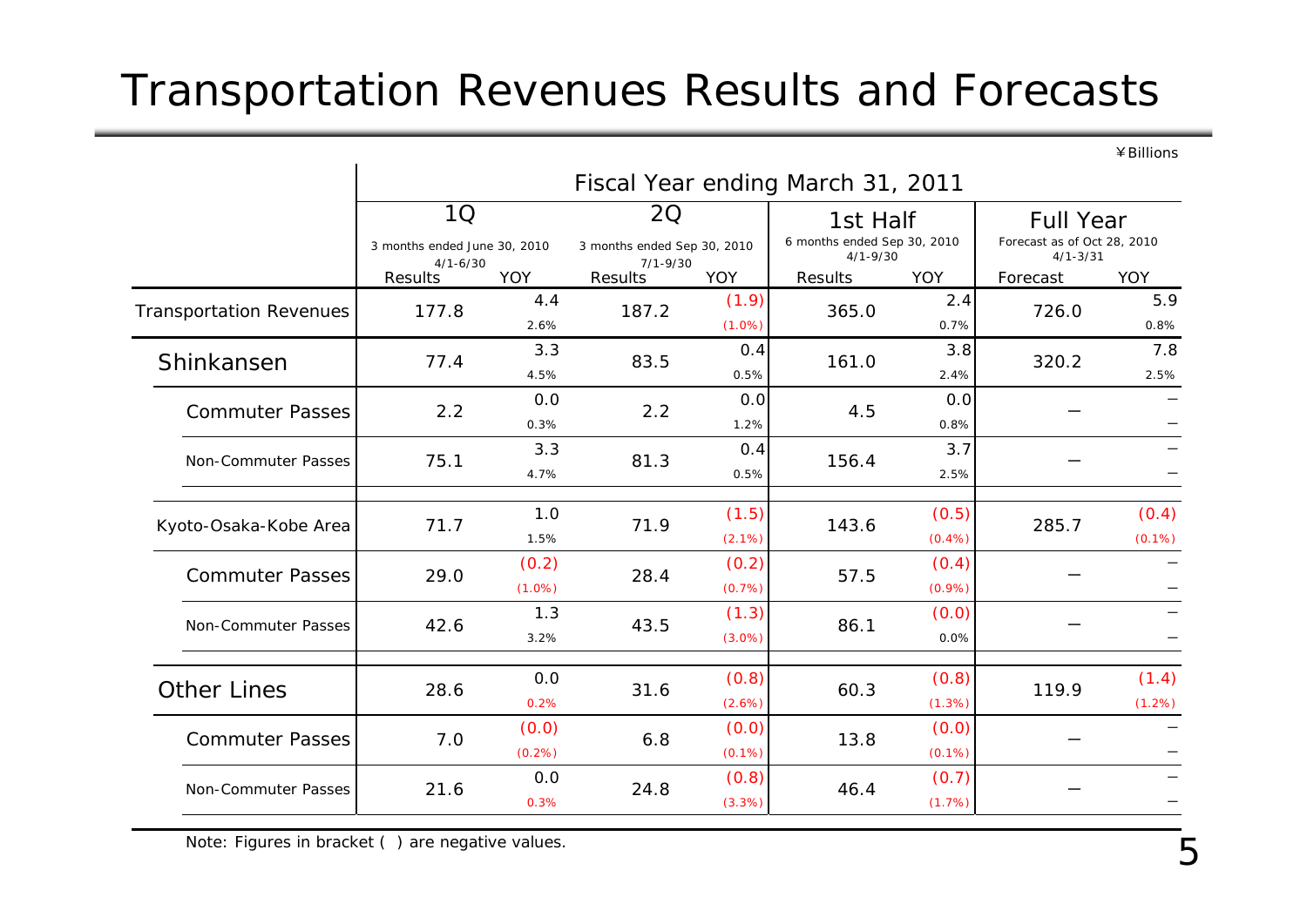Persons, ¥Billions

|                                                                    | 6 months ended<br>Sep 30, 2009<br>$4/1 \sim 9/30$ |        |            | 6 months ended<br>Sep 30, 2010<br>$4/1 \sim 9/30$ |                                                                                                                         | Year ended<br>March 31, 2010<br>$4/1 \sim 3/31$ | Forecast as of Oct 28,<br>2010 for year ending<br>March 31, 2011 |           |  |
|--------------------------------------------------------------------|---------------------------------------------------|--------|------------|---------------------------------------------------|-------------------------------------------------------------------------------------------------------------------------|-------------------------------------------------|------------------------------------------------------------------|-----------|--|
|                                                                    |                                                   |        |            |                                                   | Consolidated Non-Consolidated Consolidated Non-Consolidated Consolidated Non-Consolidated Consolidated Non-Consolidated |                                                 |                                                                  |           |  |
| No. of employees at the end of period                              | 46,423                                            | 26,594 | 46,212     | 26,894                                            | 46,104                                                                                                                  | 26,443                                          |                                                                  |           |  |
| <b>Retirement Payment Costs</b>                                    | 30.6                                              | 28.3   | 14.5       | 12.6                                              | 60.8                                                                                                                    | 56.3                                            |                                                                  | 25.5      |  |
| Service & Interest cost                                            |                                                   | 9.7    |            | 9.1                                               |                                                                                                                         | 19.0                                            |                                                                  | 18.4      |  |
| Amortization of net retirement benefit obligation<br>at transition |                                                   | 15.0   |            |                                                   |                                                                                                                         | 30.1                                            |                                                                  |           |  |
| Amortization of actuarial loss                                     |                                                   | 3.5    |            | 3.5                                               |                                                                                                                         | 7.0                                             |                                                                  | 7.0       |  |
| No. of employees entitled to retirement<br>payment                 | 1,101                                             | 498    | 1,332      | 653                                               | 2,596                                                                                                                   | 1,047                                           |                                                                  | 1,162     |  |
| Financial Expenses, net                                            | (16.9)                                            | (16.4) | (16.5)     | (15.9)                                            | (33.6)                                                                                                                  | (32.9)                                          | (33.4)                                                           | (32.2)    |  |
| Interest and dividend income                                       | 0.2                                               | 0.7    | 0.2        | 0.8                                               | 0.6                                                                                                                     | 1.2                                             | 0.6                                                              | 1.3       |  |
| Interest expenses                                                  | (17.1)                                            | (17.1) | (16.8)     | (16.7)                                            | (34.3)                                                                                                                  | (34.1)                                          | (34.0)                                                           | (33.6)    |  |
| Capital Expenditure                                                | 84.1                                              | 56.6   | 102.3      | 75.9                                              | 246.3                                                                                                                   | 201.6                                           |                                                                  |           |  |
| Excluding a portion contributed by local<br>governments etc.       | 75.5                                              | 48.0   | 96.3       | 69.9                                              | 210.1                                                                                                                   | 165.5                                           | 285.0                                                            | 215.0     |  |
| Depreciation                                                       | 67.9                                              | 57.2   | 71.9       | 61.2                                              | 141.9                                                                                                                   | 119.9                                           | 153.0                                                            | 130.0     |  |
| Balance of Long-term Debt and Payables<br>at the end of FY         | 1031.1                                            | 1013.1 | 1088.9     | 1073.2                                            | 1038.9                                                                                                                  | 1022.0                                          | 1113.0                                                           | 1098.0    |  |
| [Average interest rate (%) ]                                       | [3.31]                                            | [3.32] | $[3.06]$   | [3.06]                                            | [3.19]                                                                                                                  | [3.19]                                          | $[2.98]$                                                         | $[2.98]$  |  |
| Equity ratio (%)                                                   | 26.5                                              | 25.1   | 26.3       | 24.8                                              | 26.3                                                                                                                    | 24.8                                            |                                                                  |           |  |
| Cash flows from operating activities                               | 71.4                                              |        | 90.4       |                                                   | 161.3                                                                                                                   |                                                 |                                                                  |           |  |
| Free cash flows                                                    | (50.6)                                            |        | (38.2)     |                                                   | (47.4)                                                                                                                  |                                                 |                                                                  |           |  |
| Net income per share $(*)$                                         | 8,844.12                                          |        | 14,853.61  |                                                   | 12,837.31                                                                                                               | 10,621.42                                       | 17,816.42                                                        | 14,194.67 |  |
| Net assets per share $(*)$                                         | 344,638.46                                        |        | 356,272.87 |                                                   | 345,568.31 293,237.50                                                                                                   |                                                 |                                                                  |           |  |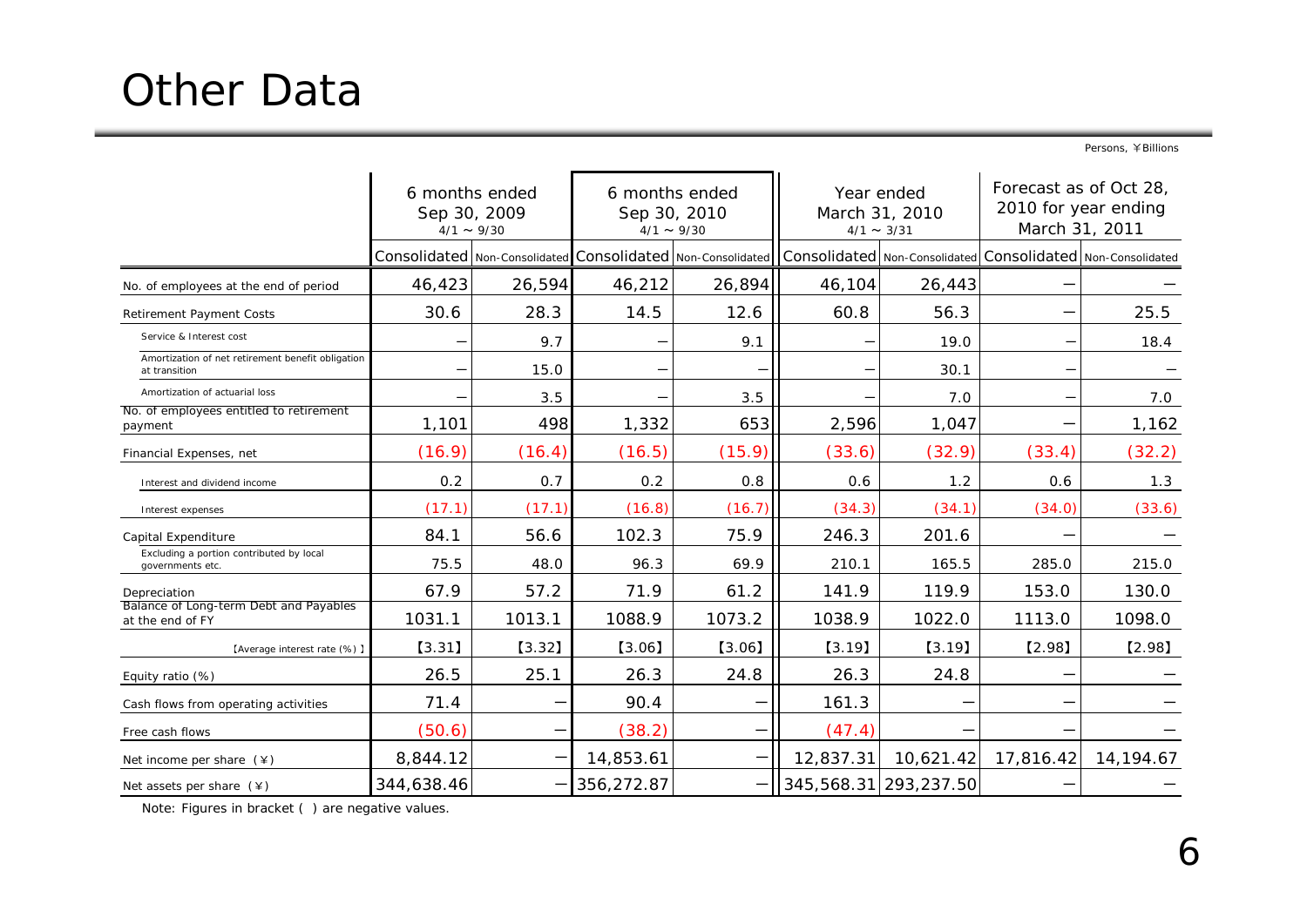#### Balance of Long-term Debt and Payables

■Breakdown of Balance of Long-term Debt and Payables (Consolidated)

(As of September 30, 2010)

|                                        | <b>Balance</b><br>(¥Billions) | Average<br>Interest rate<br>(96) |
|----------------------------------------|-------------------------------|----------------------------------|
| Balance of Long-term Debt and Payables | 1,088.9                       | 3.06                             |
| Shinkansen Purchase Liability          | 341.8                         | 5.39                             |
| <b>Bonds</b>                           | 434.9                         | 2 11                             |

#### ■Breakdown of Shinkansen Purchase Liability (As of September 30, 2010)

|                                      |          | Balance     |                                   | Interest rate | Term                                                 | Payment recipient |
|--------------------------------------|----------|-------------|-----------------------------------|---------------|------------------------------------------------------|-------------------|
|                                      |          | (¥Billions) | Floating<br>$(\%)$<br>/Fixed rate |               | (years)                                              |                   |
| Shinakansen<br>Purchase<br>Liability | No.1     | 154.2       | Floating                          | 4.08          | 25.5 <until 2017="" jan.=""> Japan Railway</until>   |                   |
|                                      | No.2     | 78.5        | Fixed                             | 6.35          |                                                      | Construction,     |
|                                      | No.3     | 109.0       | Fixed<br>6.55                     |               | 60 <until 2051="" sep.=""> Technology Agency</until> |                   |
|                                      | Subtotal | 341.8       | Average                           | 5.39          |                                                      |                   |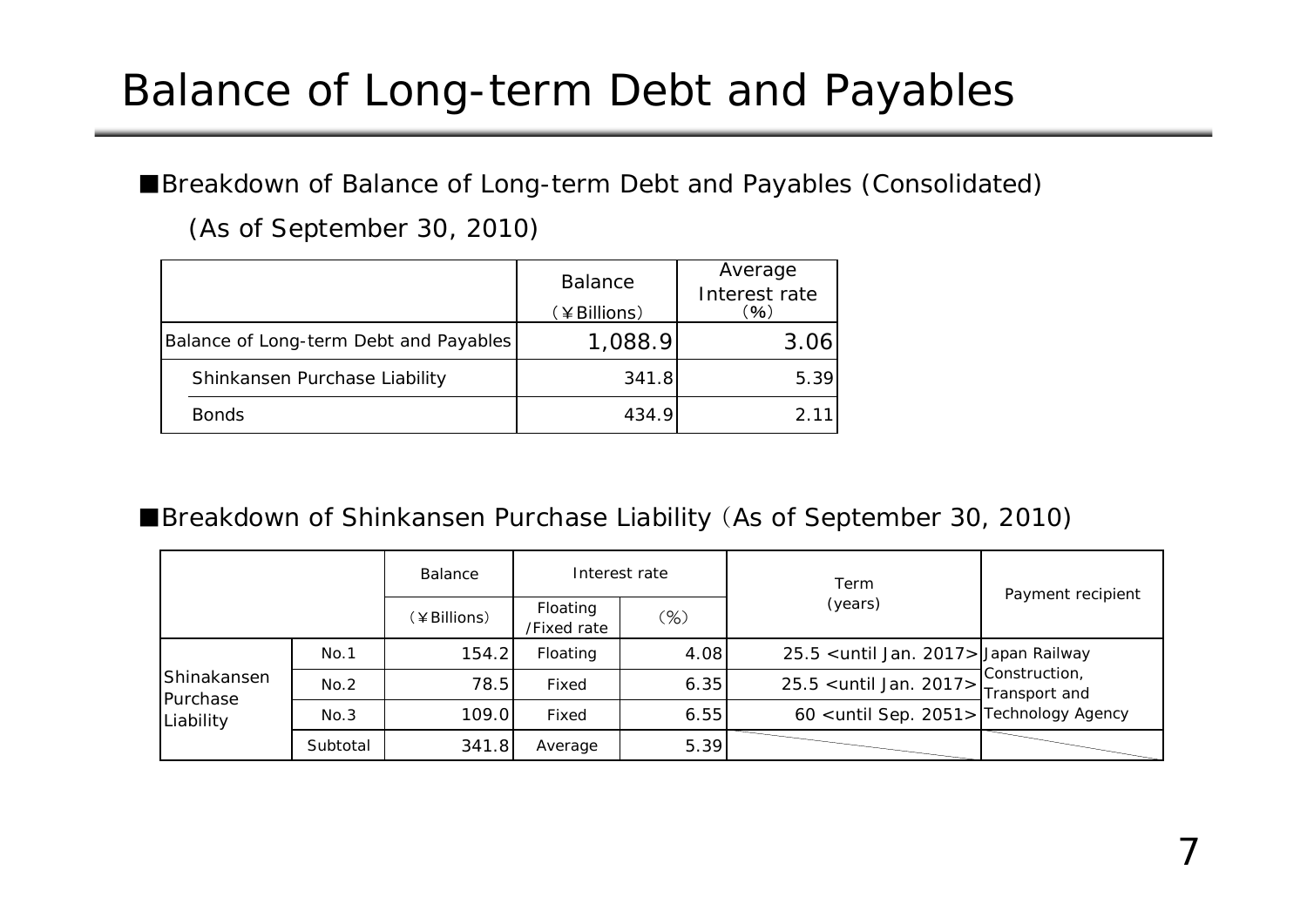#### Redemption Plan of Shinkansen Purchase Liability